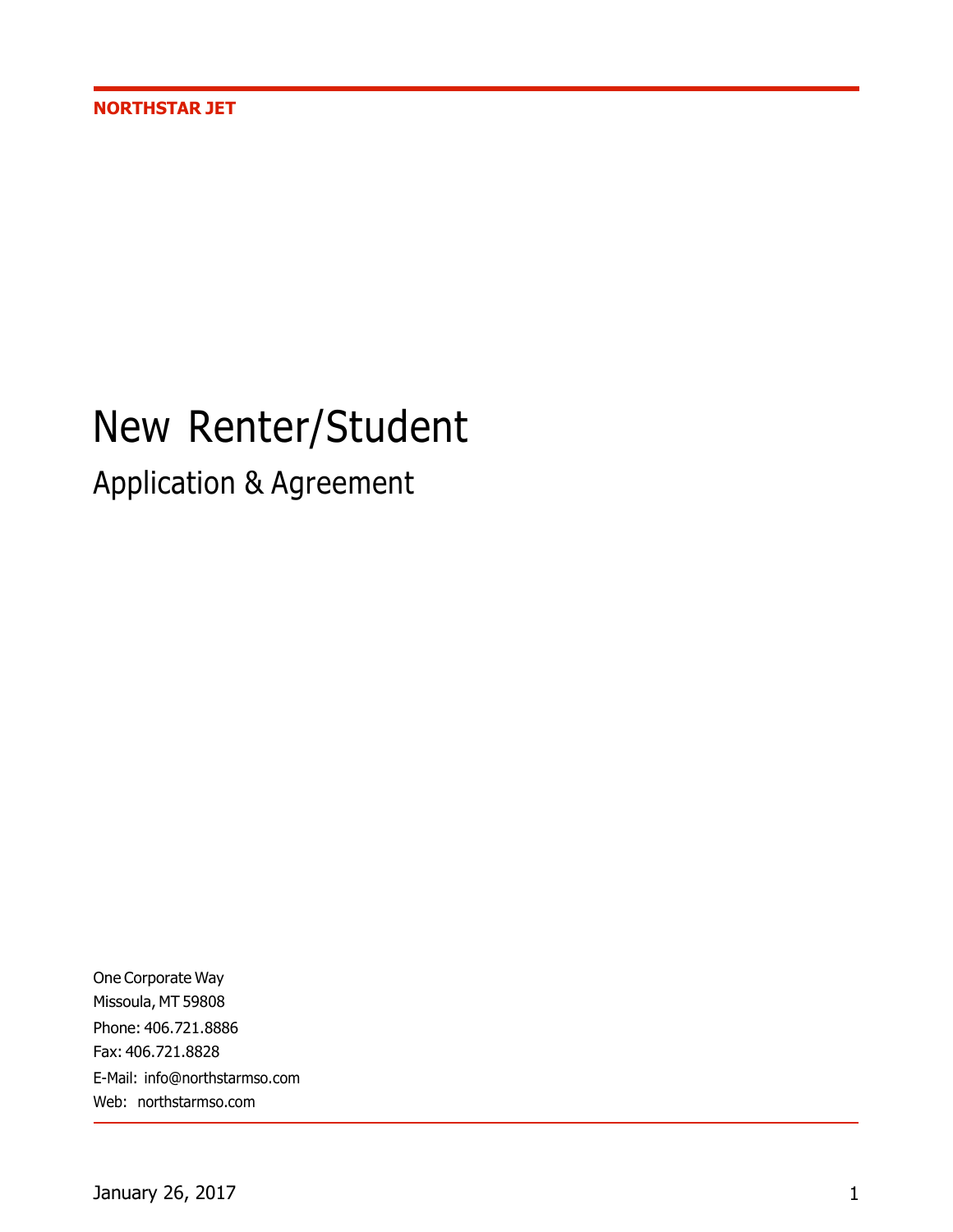#### **NORTHSTAR JET**

### REQUIRED DOCUMENTS

Any authorized member of Northstar Jet is responsible for obtaining and discussing the following items with any new student. If any item is not applicable, please write "N/A" next to that line item on this checklist. Once all items have been checked, received and reviewed, the authorized member of Northstar Jet shall sign the portion below on this sheet. Any questions should be directed to the appropriate Northstar Jet representative.

| Items to Review:                                     | Items to Collect:                                                                                 |
|------------------------------------------------------|---------------------------------------------------------------------------------------------------|
| Northstar Jet Standard Operating Procedures<br>(SOP) | • Original copy of this agreement                                                                 |
| This agreement                                       | • Copy of Student's Passport/Birth Certificate/Proof of<br>Citizenship and Visa (if applicable)   |
| Northstar Jet Insurance Disclosure                   | • Copy of Student's Drivers License/State ID Card                                                 |
| • Northstar Jet Waiver of Liability                  | • If student is under 18, then a copy of their parent's<br>State ID Card                          |
|                                                      | • Copy of Logbook TSA Endorsement (if applicable)                                                 |
|                                                      | If student is not a US National, then AFSP application<br>$\bullet$<br>must be filed              |
|                                                      | • Copy of current FAA Medical                                                                     |
|                                                      | • Copy of any FAA Pilot Certificates                                                              |
|                                                      | Proof of Aircraft Insurance for solo students or renters<br>(not required but highly recommended) |

—————For Northstar Jet Official Use Only—————

I, as an authorized representative of the Northstar Jet, certify that this packet has been received in its entirety and is complete.

Name of authorized NSJ representative:

Signature: Date Received: / /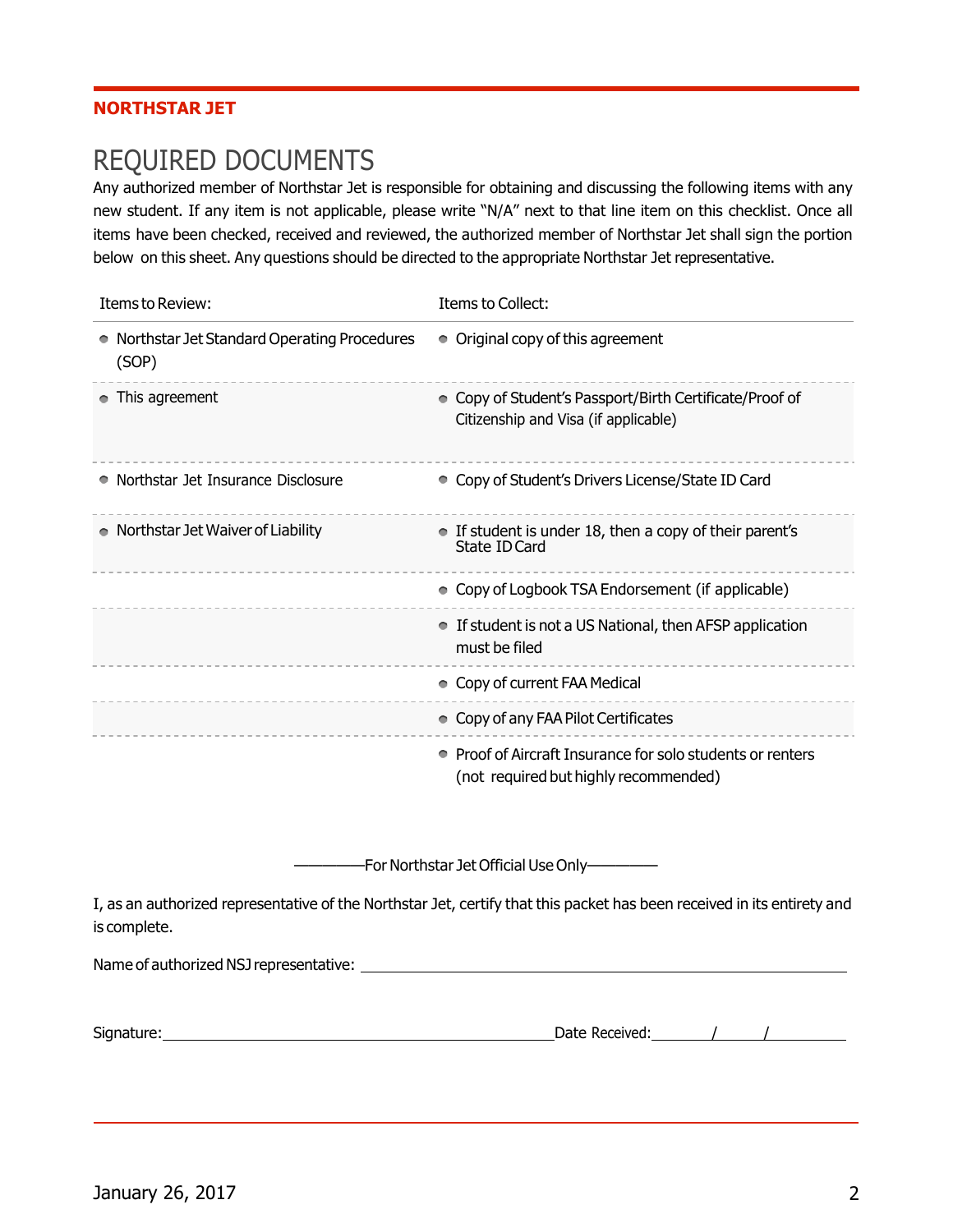#### **NORTHSTAR JET**

## RENTER/STUDENT INFORMATION

Please complete all pertinent sections of this agreement. Aircraft rental/participation by the renter/student (used interchangeably) in any and all Northstar Jet, (herein after known as Northstar Jet or "NSJ") events will only be permitted once this entire agreement is accurately completed, received and then signed by a NSJ instructor/ authorized staff member. If the renter is under the age of 18 then a parent or guardian having legal custody must co-sign this agreement. If you have any questions, please contact an authorized member of NSJ directly.

#### **Complete the following:**

| <b>Emergency Contact Info:</b>                                                                                                                                   |  |  |                                                                                                                |  |
|------------------------------------------------------------------------------------------------------------------------------------------------------------------|--|--|----------------------------------------------------------------------------------------------------------------|--|
|                                                                                                                                                                  |  |  |                                                                                                                |  |
|                                                                                                                                                                  |  |  |                                                                                                                |  |
| Please fill/check all that may apply                                                                                                                             |  |  |                                                                                                                |  |
| <b>FAA Medical Certificate:</b>                                                                                                                                  |  |  |                                                                                                                |  |
|                                                                                                                                                                  |  |  | Number: Number: 2008.com 2008.com 2012.com 2014.com 2014.com 2014.com 2014.com 2014.com 2014.com 2014.com 2014 |  |
|                                                                                                                                                                  |  |  |                                                                                                                |  |
| <u> 1989 - Andrea Santa Andrea Santa Andrea Santa Andrea Santa Andrea Santa Andrea Santa Andrea Santa Andrea Santa</u><br><b>Aviation Insurance Information:</b> |  |  |                                                                                                                |  |
|                                                                                                                                                                  |  |  |                                                                                                                |  |
|                                                                                                                                                                  |  |  |                                                                                                                |  |
|                                                                                                                                                                  |  |  |                                                                                                                |  |
|                                                                                                                                                                  |  |  |                                                                                                                |  |